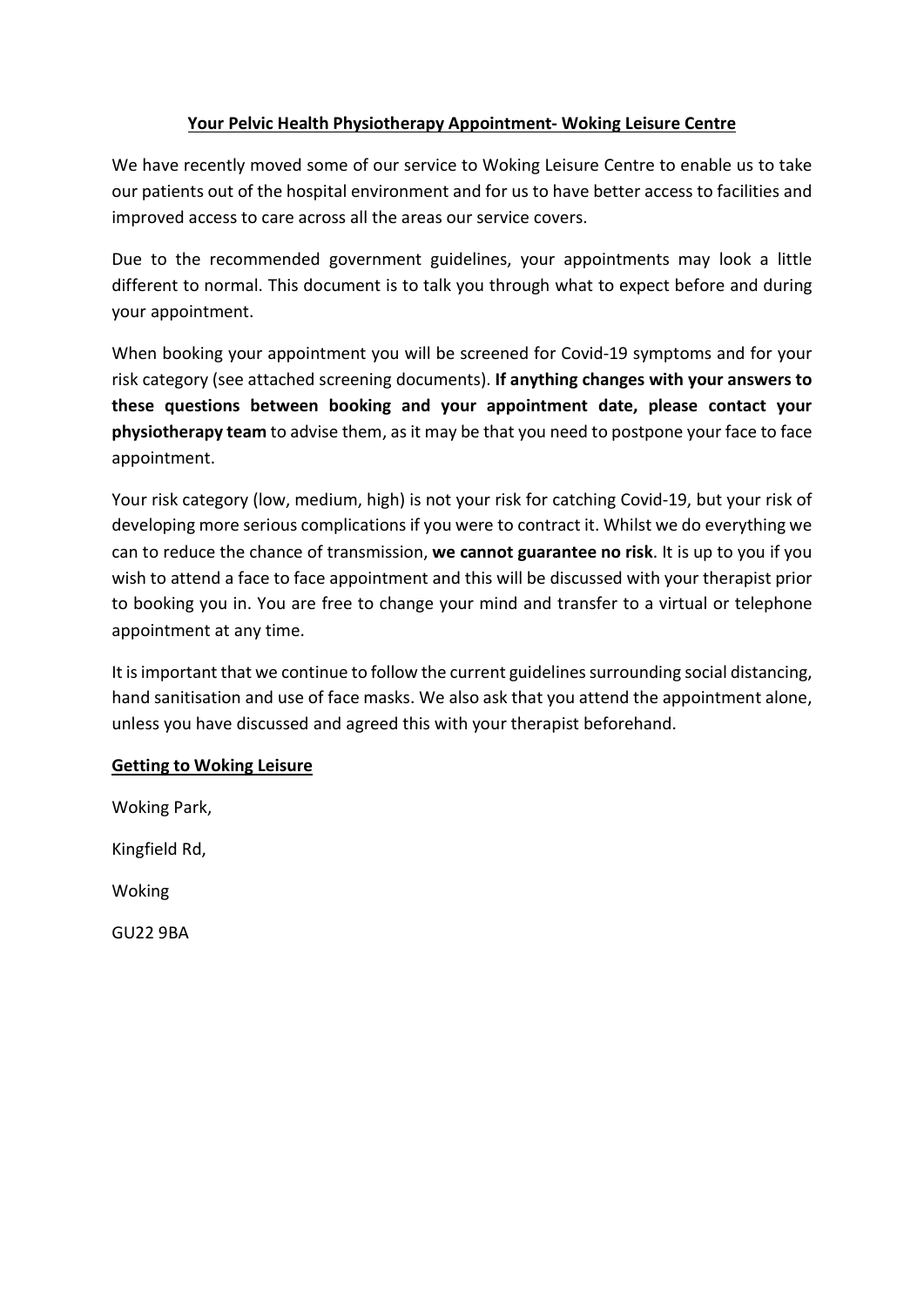

The leisure centre is close to Woking town centre meaning it is accessible by both car and public transport.

It is approximately a 10-15 minute walk from Woking Rail Station and a 5-10 minute walk from Woking Community Hospital.

Parking is free for up to 3 hours so should cover you for the duration of your appointment.

### From the car park

- For face to face appointments and land based classes, report to the entrance of the Leisure Centre (red arrow)
- For Hydrotherapy, report to the entrance of Pool in the Park (blue arrow)

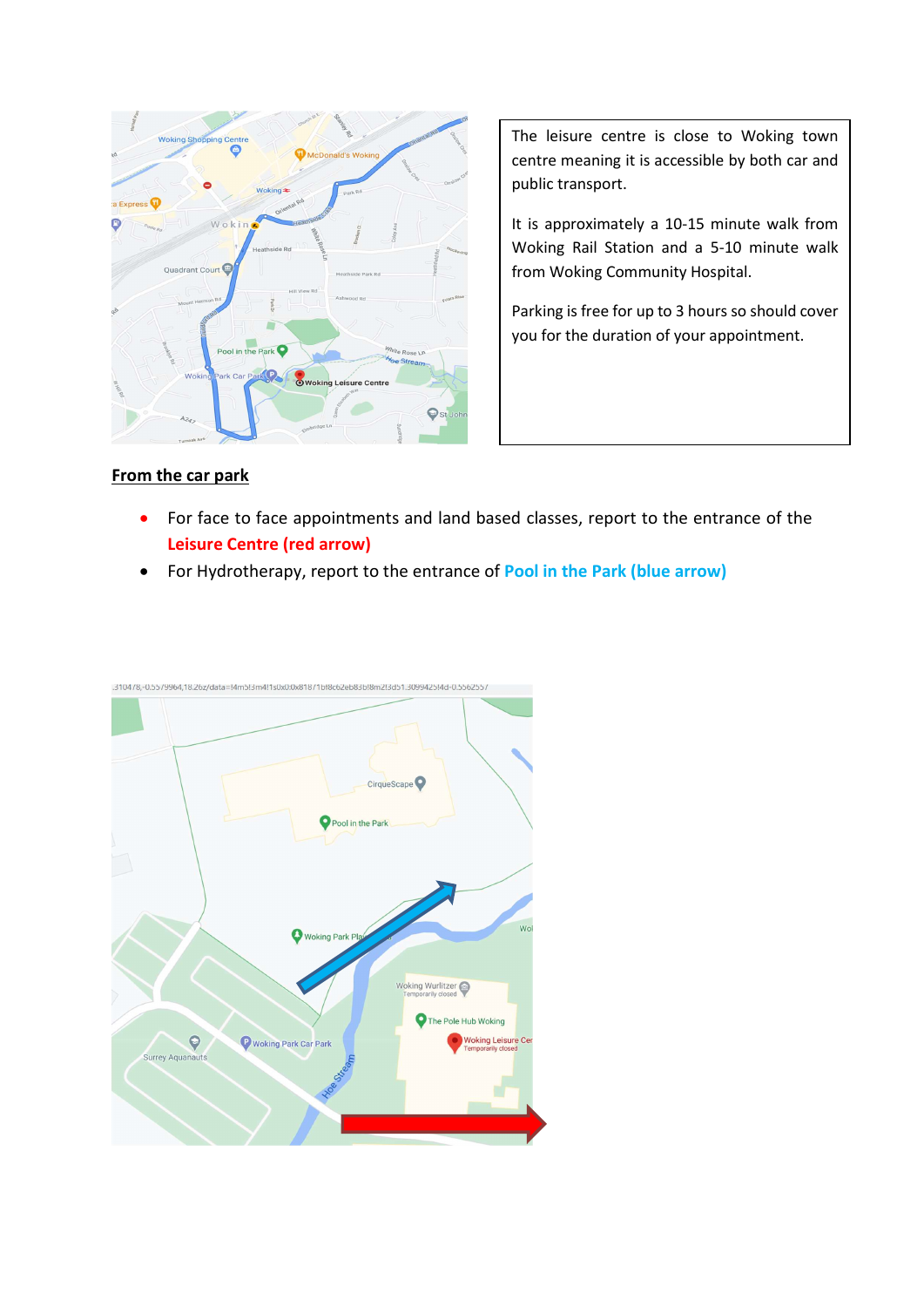## For face to face and land based classes

Please get to the leisure centre 5-10 minutes prior to your appointment or class.

Enter the leisure centre through the main entrance and report to reception on the right hand side. There is a wrist check thermometer and alcohol gel to use on the way in. If you have a high temperature, you will not be allowed entrance. If this occurs, please return home to isolate per current guidelines and contact our admin team to reschedule (numbers below).

You will be checked from an appointment list by the reception staff. For classes you will be advised which studio you are in and can report directly there at the time of your class. The reception staff can direct you accordingly.

For face to face appointments, the clinic rooms are on the same floor as the entrance. Walk through the double doors to the right of reception; turn right (toilets on the right hand side) then left, following the corridor all the way to the back of the building.

The physiotherapy clinic rooms are on the back corridor of the building. Please take a seat on one of the chairs provided and wait for your physiotherapist to call you.

Once you have finished, please turn right out of your clinic room then left and follow the corridor back to the café and main reception to exit.